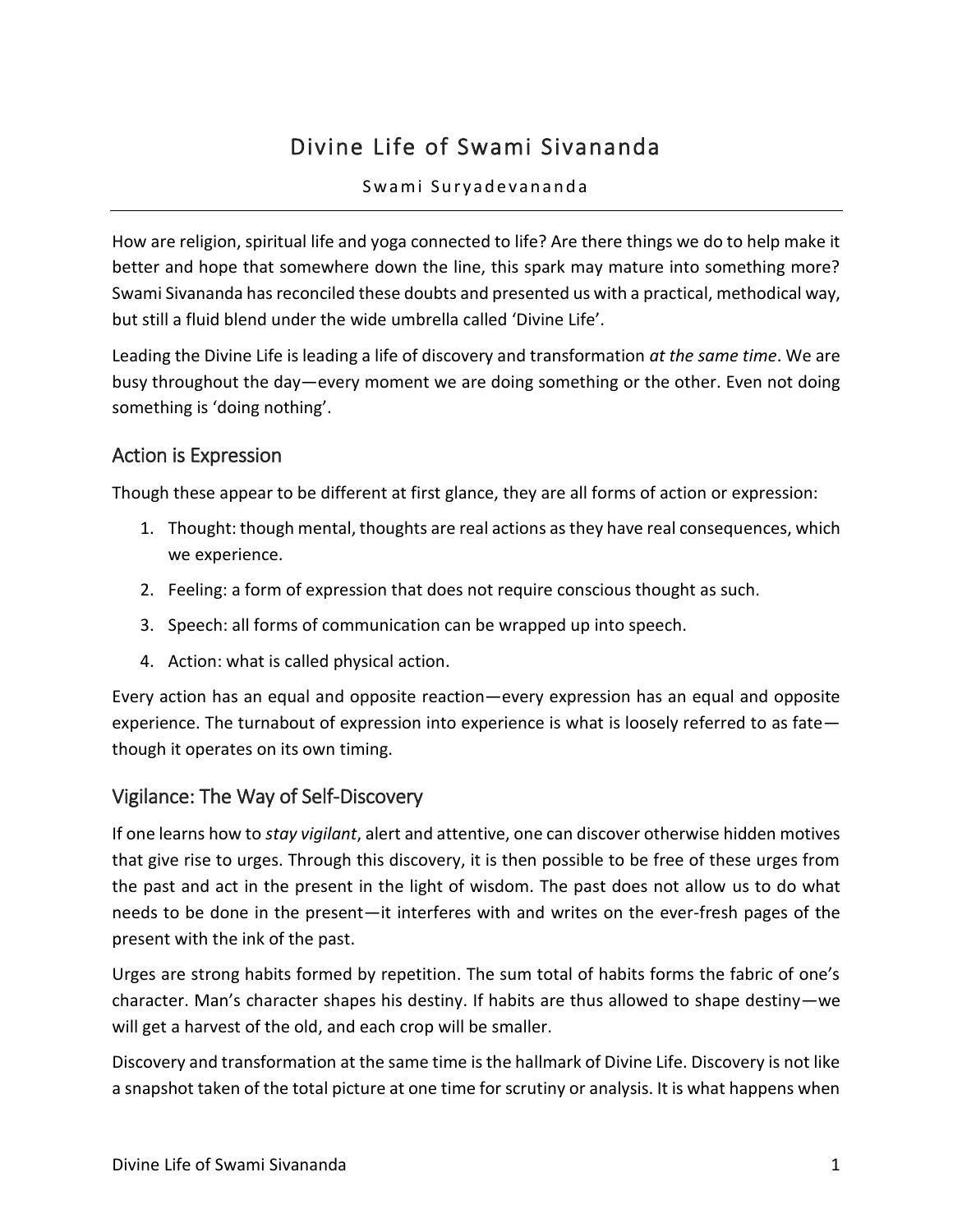there is an ongoing process of *awareness turned on our own self* to know the contents and force of habit.

Certain types of memory<sup>1</sup> are functional and hence useful, but memory is not necessary in understanding situations and what needs to be done. If we directly face every moment with full awareness, we are perfectly capable of doing what is best and letting go. Ongoing vigilance enables one to use memory as needed and avoid being used by it. We shall deal with the topic of vigilance in writings on yoga later on.

# Divine Life of Swami Sivananda

In a few terse sentences, Swami Sivananda tells us what 'Divine Life' is.

*"To lead the Divine Life is to shed all limitations, act in the spirit of the unity of all things, be ever self-centered and let these be evident in the daily battles of life".*

### *Swami Sivananda*

Goals or aims have to be fueled by aspiration and guided by precepts. When aspiration enters life, life enters aspiration. Without life, all this remains as just nice things to talk about sitting around the coffee table, but it cannot help you.

# 1. Shedding Limitations

Discovery is always in the present and its unfolding is not possible if the past keeps interfering with the present. Most friction in life is the refusal to accept the present for what it is. The past insists on wanting things its way. This causes much stress and consumes tremendous energy, fatiguing us unnecessarily. This can and should be avoided.

*"To shed the animal in man and to sublimate the human in him into the divine, to express this sublimation in his daily, hourly, life in thought, word and deed – that is truly divine life."*

### *Swami Sivananda*

Why do things have to be 'our way' or any certain way? We are a part of everything, part of this grand world—is it reasonable for the part to expect the whole to be a certain way? Can a drop expect the ocean to be a certain way? What does one do with these hidden wants? How does one handle them?

 $\overline{a}$ 

<sup>&</sup>lt;sup>1</sup> Mechanical memory is useful, whereas vitalized memory is charged positively or negatively—and this, with repetition, will surface for still further repetition. More on this on the writings on mind.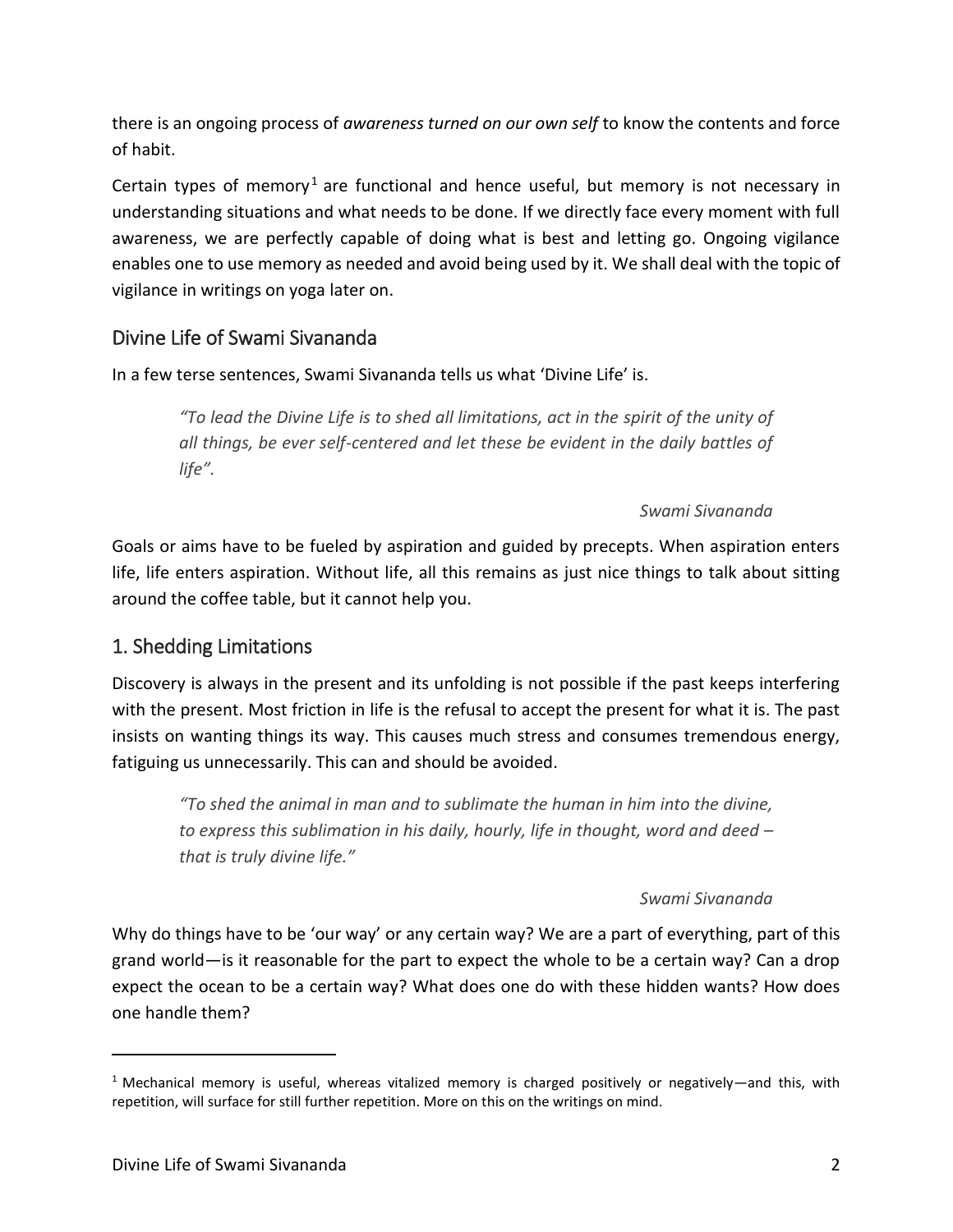The *ongoing awareness* of the movement of *all thought* while we are doing what needs to be done, itself is disidentification with them—you are not what you are aware of! It is not difficult to shed limitations and gain clarity when situations are 'serious', so to say, but once things are to our preference, the awareness drops and habit regains control. There is a cost for vigilance to be established beyond situational use. One must be convinced beyond doubt of the utter futility and harmfulness of careless living—and this registers as an indelible image in the mind's eye. One has to see very clearly that the only evil is the content of one's own mind which insists on certain reactions.

Self-justification and reason are two cunning, potent weapons of the mind to prevent your interference. You yourself are made to participate in your bondage! In short, you are made to express and experience unhappiness. The mind says it is unhappy and experiences unhappiness. It then suggests what will quickly rectify the situation and being so caught up in this self-imposed unhappiness—we act against our highest interest.

Shedding limitations forms the true, protective armor, a disentangling from the past or habit. It is necessary for us to act differently so the resulting experience can be known.

# 2. Acting in the Spirit of the Unity of Things

There is a supreme unity that harmoniously contains infinite diversity without affecting the unity that alone is. It is the source, the substratum, diversity itself and the knower of all—we can call this supreme oneness by any name: God is the simplest. To live our life *in accordance with the unity of all things* is to joyfully live the Divine Life.

Perception is as honest as it seems. If you hold a pencil in two fingers (the front of one and the back of the other), you can experience two different sensations. How is it that we experience two different sensations while holding a single object? There are many clever answers but we are using this only to see that perception is flawed when it comes to knowing anything—it simply has too many limitations. Coupled with habits in thinking and a little of our own preferential attitudes—perception stands strong amidst its allies.

The cultivation of virtue is not a social nicety but a broad leap beyond the flawed limitations of conditioning. When I am good, when I do good—goodness resides in me! Swami Sivananda's dictum, "Be Good. Do Good.", should be etched firmly on the heart tablet. When you *are* good, doing good is natural, but one can do some good in the eyes of others and not 'be good'.

The cultivation of virtue is a choice to grow into goodness by larger measures consciously. The old will drop away just as the slough on a snake when its new skin has formed. Fighting old habits is futile because they reappear with redoubled force. It is wise to stay away from situations that are not conducive to the new aspiration, but at the very same time—there must be a ready new channel for old energies.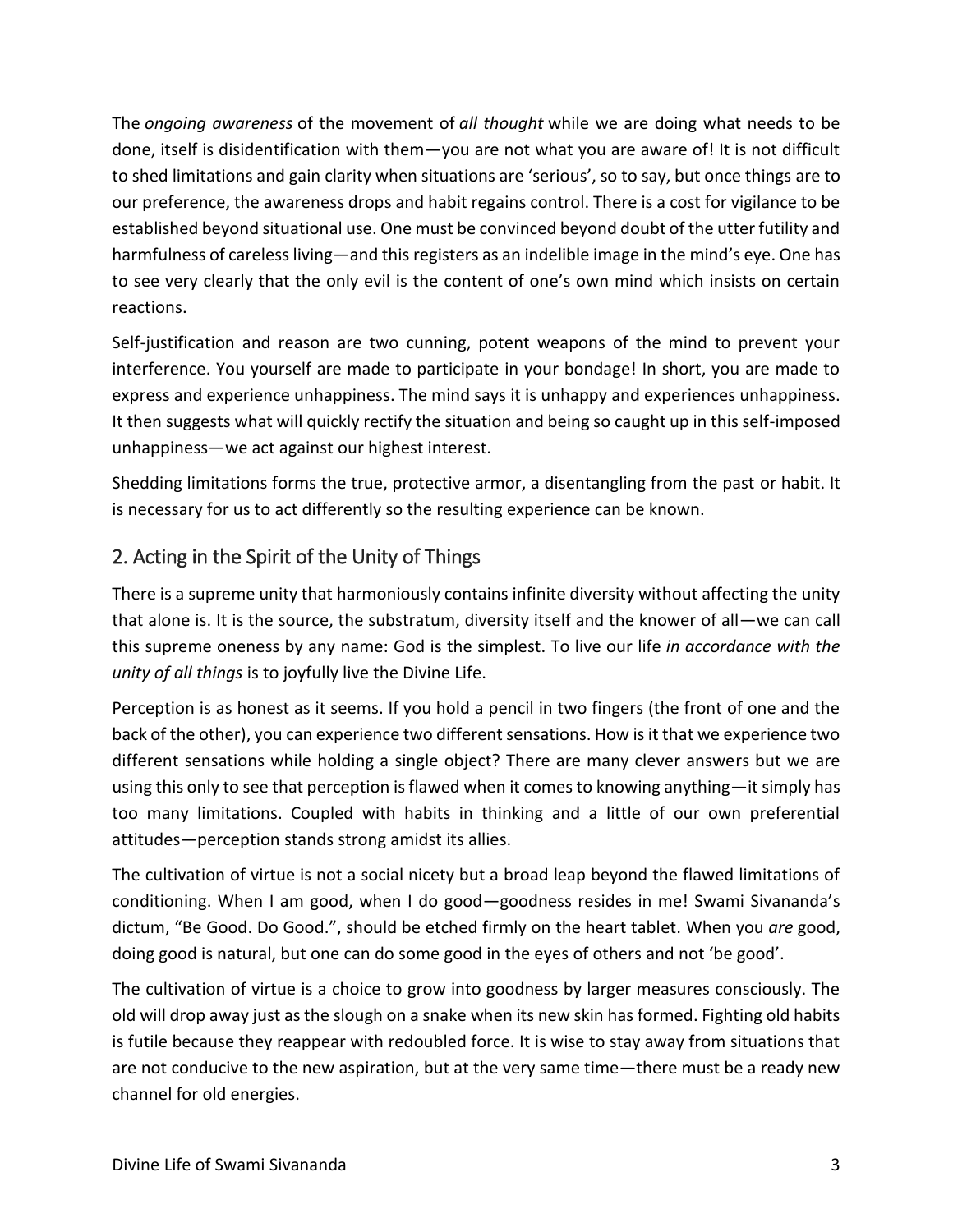The *force* of old habits is the *movement of energy* in old patterns. This energy must already have a new channel before restricting the old. Farmers of old who use natural canal irrigation, open new pathways before closing off old pathways so water is not wasted. The very same principles apply here. Yoga calls this *vairagya* (absence of passion) and *abhyasa* (repetition of new effort) and we shall approach this later in the writings on yoga. Swami Sivananda calls these, "Detach and Attach: detach the mind from the world and attach the mind to God." It is important to note the words "detach the mind" and "attach the mind" as these tell us that the Divine Life can be practiced by anyone—anywhere.

*"To speak the truth at all costs, to speak sweetly with love, to practice nonviolence, celibacy, to behold the Lord in all forms is Divine Life."*

### *Swami Sivananda*

The practice of virtue until it is natural and spontaneous is acting in light of the truth of things the existing unity that alone is. The practice of virtue cannot be selective when convenient. "At all costs..."—alone is virtue. Selective application is exactly that; 'application', like makeup, does not stand the test of time and gives rise to hypocrisy. There is no gray area here, it is quite black and white.

Once you embrace the path of virtue, your life will become greatly simplified, as the path of virtue is simple in essence. All decisions are made under against the spotlight of, "actions in light of truth—the indivisible unity that alone is!" It takes hard work to make this natural, as the past interferes, but it must be set aside for a *bright new future* to be yours!

# 3. Be Ever Self-Centered

Being self-centered is to always abide in the self that is existence itself. Beneath the body, mind and ego, you are still there, you exist, and this existential aspect or element is the same in all beings and things. It is not limited to any particular form or personality. The center has everything outside it but is never disturbed by their presence.

*"To be ever in communion with the Lord by annihilating mineness and egoism through faith, devotion and self-surrender is Divine Life."*

### *Swami Sivananda*

Spiritual life is hard work because success rises out of the ashes of defeat—the very ashes of defeat spark the embers of the flame of success. This is something we are not used to or prepared for. All our lives we have known victory as success in achievements, both external and internal. What we worked so hard for has come, and the personality which worked hard can bask in the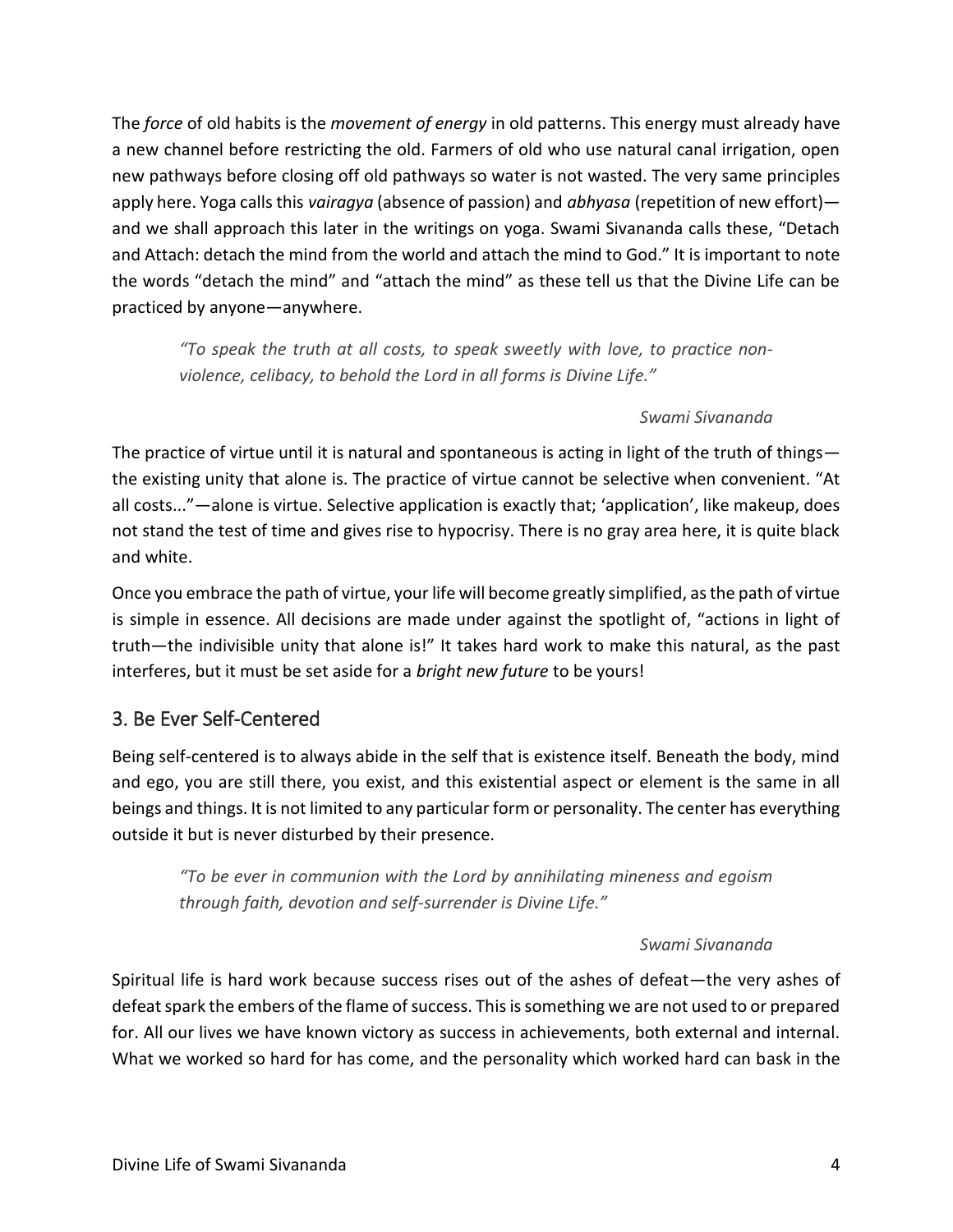achievement. The feeling of gain is rooted in a sense of increase—more now that there has been achievement.

But spiritual life is life in the spirit—*That which pervades all*—and for this, all divisions must be let go. Just like a sculptor chisels away what does not belong to reveal the beauty that has always been, life becomes an adventure of removal of limitations. Mineness and egoism are at the root of all division or ideas of separateness.

Divine Life is living in such a way that ideas of 'I' and 'mine' are continually weakened. There is expansion at each step, as each action is a blow to limitations so that we can enter into the largeness they hide.

Spiritual practices take on a wide scope and are not limited to a room of prayer. One may ask what practice is and how one practices in the context of living. If life is being lived, what is the need for practice? *Practice is a steady stream of renewed and energetic effort until the aim is achieved*. Here, the aim is not external—the means are. One keeps practicing in life until one can be established in living without limitation—and thereby without sorrow or confusion. Spiritual practices done in a room of prayer are concentrated practices in a quieter setting towards the same aim—self-mastery. We shall take this up as a separate topic later.

# 4. Dynamic Spiritual Evolution

To realize is to make real to oneself—not conceptually but by direct experience. Expansion of being brings this realization within the individual with reference to everything. Gradually, division becomes only a concept and unity becomes a reality! —it becomes natural to want to play one's part well in life.

*"Your whole life should be a perennial worship. That is the dynamic way of spiritual evolution, of spiritual unfoldment and highest experience."*

*Swami Sivananda*

# Expression and Experience are One

Service becomes a way of recognition and adoration of the divine omnipresence—of God. It is a dynamic means to enter into and experience more pervasive layers of the divine center. As is the cause, so is the effect . . . as is the image, so is the reflection . . . *as is the expression, so must be the experience*. If I express anger, I must also experience anger; if I continually act in light of the unity that exists, I must drop into its glorious abyss eventually.

Yoga tells us that intelligent and dedicated practice for a long time makes one steady. In the steadiness, reflections are seen *without* the distorting ripples. The mind is made up of thought and habit. Thinking and acting *in a new way alone* can bring about a change in the mind.